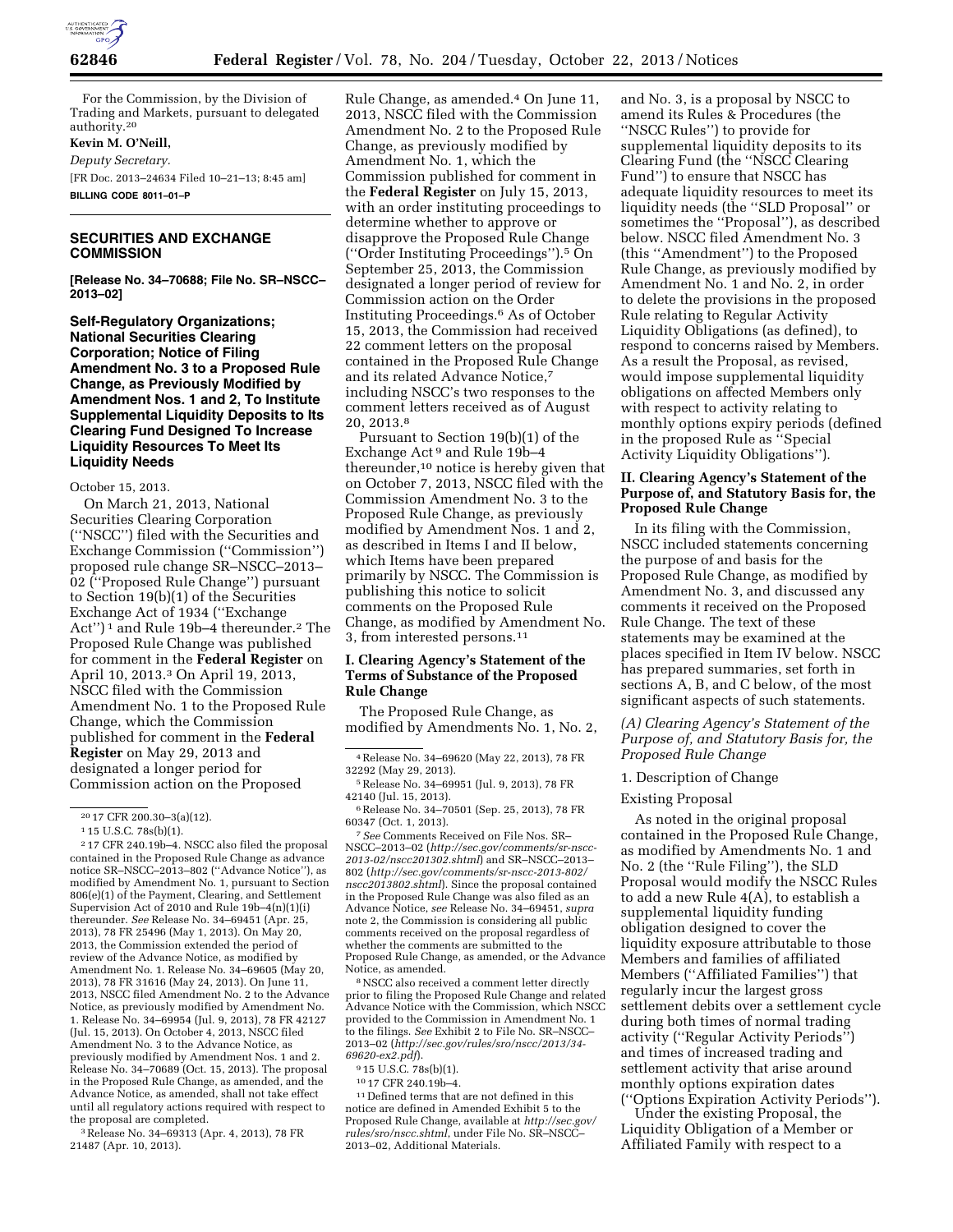Regular Activity Period (a ''Regular Activity Liquidity Obligation'') or an Options Expiration Activity Period (a ''Special Activity Liquidity Obligation'') would be imposed on the 30 Members or Affiliated Families who generate the largest aggregate liquidity needs over a settlement cycle that would apply in the event of a closeout (that is, over a period from date of default through the following three settlement days), based upon an historical look-back period. The calculations for both the Regular Activity Liquidity Obligation and the Special Activity Liquidity Obligation were designed so that NSCC has adequate liquidity resources to enable it to settle transactions, notwithstanding the default of one of these 30 largest Members or Affiliated Families during Regular Activity Periods, as well as during Options Expiration Activity Periods. The liquidity obligations imposed on Members of Affiliated Families would be apportioned among the Members in that Affiliated Family in proportion to the liquidity risk (or peak exposure) they present to NSCC. The Regular Activity Liquidity Obligation of an Unaffiliated Member or Affiliated Family that has a Regular Activity Liquidity Obligation (a Regular Activity Liquidity Provider) is satisfied by such Regular Activity Liquidity Provider making a Regular Activity Supplemental Deposit to the Clearing Fund in the amount of its Regular Activity Liquidity Obligation, offset by (i) the total amount (if any) of its commitment and the commitment of its ''Designated Lender'' under NSCC's committed line of credit (the ''Credit Facility'') and (ii) a share of the unallocated commitments of other lenders under the Credit Facility.

The cash deposit in respect of a Special Activity Liquidity Obligation (a ''Special Activity Supplemental Deposit'') is structured in the existing SLD Proposal to address any additional liquidity shortfalls (over and above NSCC's other available liquidity resources) that arise during the heightened activity period around monthly options expiration. As such, these additional Special Activity Supplemental Deposits would be required to be maintained on deposit with NSCC only through the completion of the related settlement cycle and for a few days thereafter.

### Objections From Commenters

The key concerns raised by commenters with respect to the existing SLD Proposal were as follows:

First, commenters claimed that Members were not sufficiently consulted or involved during the development of the Proposal (even

though NSCC management conducted significant Member outreach), so that the Proposal lacked input that could have potentially resulted in a less burdensome approach.

Second, commenters claimed that the Proposal was anticompetitive or discriminatory because the obligation to provide supplemental liquidity was imposed on only the 30 largest Unaffiliated Members or Affiliated Families (even though those Members collectively represent approximately 85% of NSCC's total membership by peak liquidity needs), rather than all Members of NSCC. This concern was raised in the context of Regular Activity Supplemental Deposits.

Third, commenters claimed that the existing Proposal was anticompetitive or discriminatory because, with respect to Regular Activity Supplemental Deposits, it gave a dollar for dollar credit for commitments made by Regular Activity Liquidity Providers or their Designated Lenders under the Credit Facility—supposedly favoring Regular Activity Liquidity Providers with affiliated banks.

NSCC believes that the proposed amendments and items described below address or mitigate all of these concerns.

# Proposed Amendments

NSCC is proposing to amend the existing SLD Proposal by removing those provisions that, collectively, deal with the imposition of Regular Activity Liquidity Obligations, while maintaining the provisions relating to Special Activity Liquidity Obligations. The proposed Rule, as so revised, would thus impose only Special Activity Liquidity Obligations with respect to the heightened activity of Options Expiration Activity Periods (that is, the four days beginning with the Friday that precedes the monthly expiration date for stock options, and ending on the third settlement day following). Under the revised Proposal, as under the existing Proposal as it relates to Special Activity Liquidity Obligations, only those Unaffiliated Members or Affiliated Families among the top 30 whose activity during monthly Options Expiration Activity Periods generate liquidity needs in excess of NSCC's then available liquidity resources will be obligated to fund such additional amounts. That is, the allocation formula ratably applies the additional amount needed during the relevant Options Expiration Activity Period based upon the affected Member's Special Activity Peak Liquidity Exposure. To the extent that a Member's Special Activity Peak Liquidity Exposure is less than or equal to NSCC's then available liquidity

resources, its share of the Special Activity Peak Liquidity Need will be zero.

In addition, under the revised SLD Proposal, as under the existing Proposal as it relates to Special Activity Liquidity Obligations, Unaffiliated Members and Affiliated Families, will be able to manage their exposures by making Special Activities Prefund Deposits where they project their own activity will increase their liquidity exposure. For example, if a Special Activity Liquidity Provider anticipates that its Special Activity Peak Liquidity Exposure at any time during a particular Options Expiration Activity Period will be greater than the amount calculated by NSCC, it can make an additional cash deposit to the Clearing Fund (in excess of its Required Deposit) that it designates as a ''Special Activity Prefund Deposit.'' However, to the extent that a Member fails to adequately prefund its activity, it may be subject to a Special Activity Liquidity Call in the same manner as provided in the existing Proposal.

With these changes, NSCC is removing those provisions of the existing SLD Proposal that generated most concern from commenters, while retaining those provisions that enable NSCC to collect additional liquidity resources to cover the heightened liquidity needs that arise during monthly Options Expiration Activity Periods. Every Unaffiliated Member and Affiliated Family among the top 30 whose activity causes a liquidity need in excess of NSCC's available liquidity resources will contribute ratably to such shortfall, so the Proposal fairly and equitably apportions the obligation among those Unaffiliated Members and Affiliated Families whose activity cause the need. The removal of those provisions relating to how commitments under the Credit Facility would be credited against the cash deposit obligations of Regular Activity Liquidity Providers render concerns about such allocation moot.

As indicated in NSCC's August 20, 2013 letter to the Commission, DTCC is separately establishing a standing member-based advisory group, the Clearing Agency Liquidity Council (''CALC''), as a forum for the discussion of liquidity and liquidity-related financing needs and trends. The CALC will initially focus on liquidity initiatives currently being considered by NSCC to address liquidity funding during periods of normal activity, including issues raised by commenters on the existing SLD Proposal. In response to commenters' more general concerns regarding NSCC's reliance on